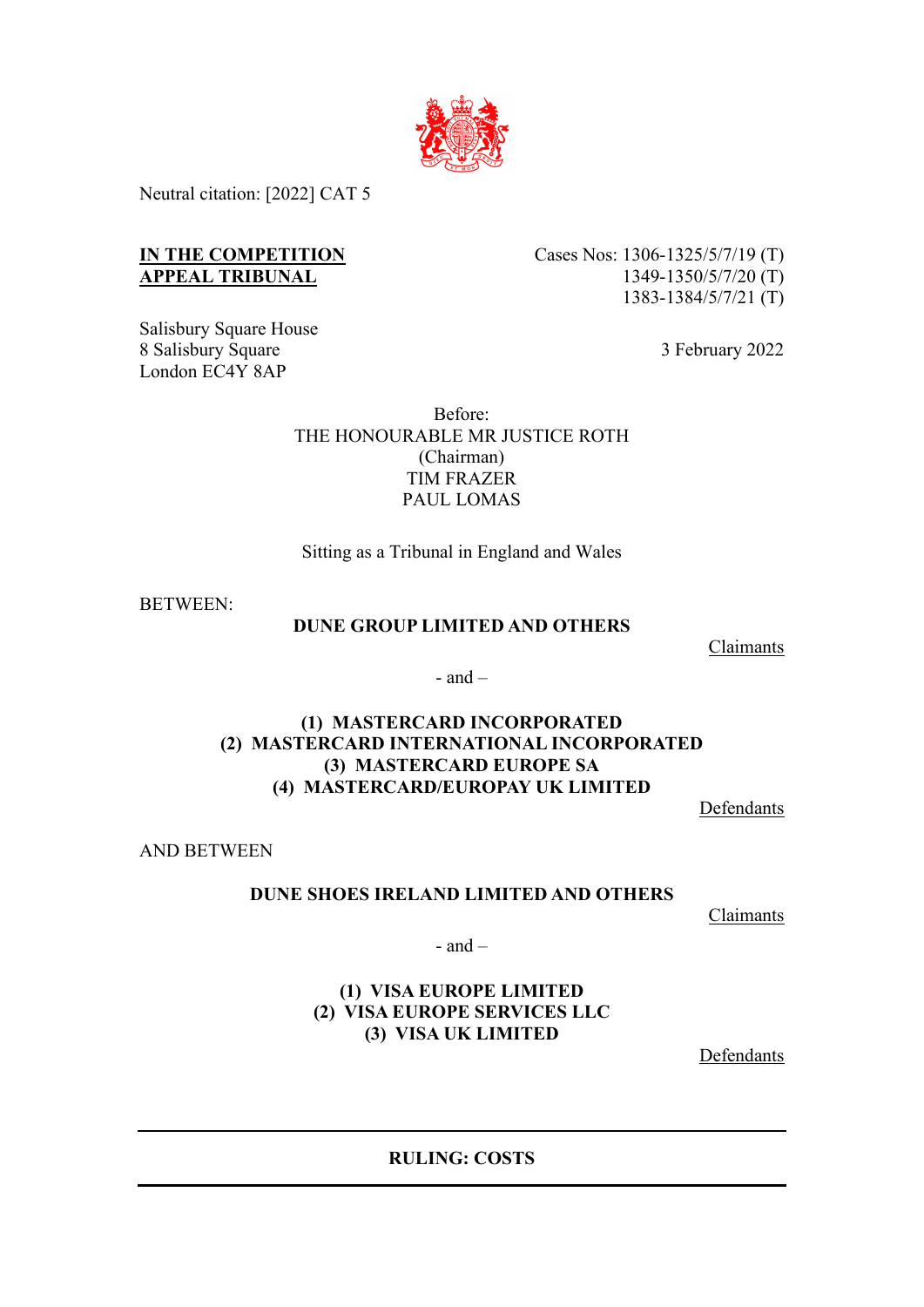1. This ruling concerns the parties' applications for costs following the Tribunal's judgment issued on 26 November 2021, on the Claimants' application for summary judgment and the application by the Visa Defendants for permission to amend their defence: [2021] CAT 35 ("the Judgment"). The parties have all made written submissions on the question of costs. The same abbreviations are used in this ruling as in the Judgment.

### **The Mastercard Actions**

- 2. The CAT rejected the application by the Claimants in the Mastercard Actions for summary judgment, insofar as it was not agreed. The Claimants very properly accept that in those circumstances they should pay Mastercard's costs of that application. Neither side suggests that those costs are suitable for summary assessment. Accordingly, there will be an order that those costs are to be subject to detailed assessment, if not agreed. Further, it is agreed that the detailed assessment is not to proceed until after determination of the Claimants' application for permission to appeal and, if permission is granted, the determination of the appeal.
- 3. Mastercard seeks an order for interim payment on account of its costs. The Claimants contend that the question of interim payment should also be postponed pending the outcome of any appeal. We do not agree. It is well established that an appeal does not operate as a stay on the liability to pay costs. While it is sensible that the process of detailed assessment should not proceed, given the time and costs which that involves, the same considerations do not apply to an order for interim payment. As Mastercard points out in its written submissions, there are no exceptional features in the present case which would justify a departure from the general approach, and no suggestion that Mastercard would be unable to repay an interim payment should an appeal be successful.
- 4. Mastercard has submitted a schedule of its costs showing a total of £272,459.62. That is a very high sum for a matter heard over three days with no live witnesses. We consider that it is not proportionate or reasonable, and note three aspects of the schedule in particular: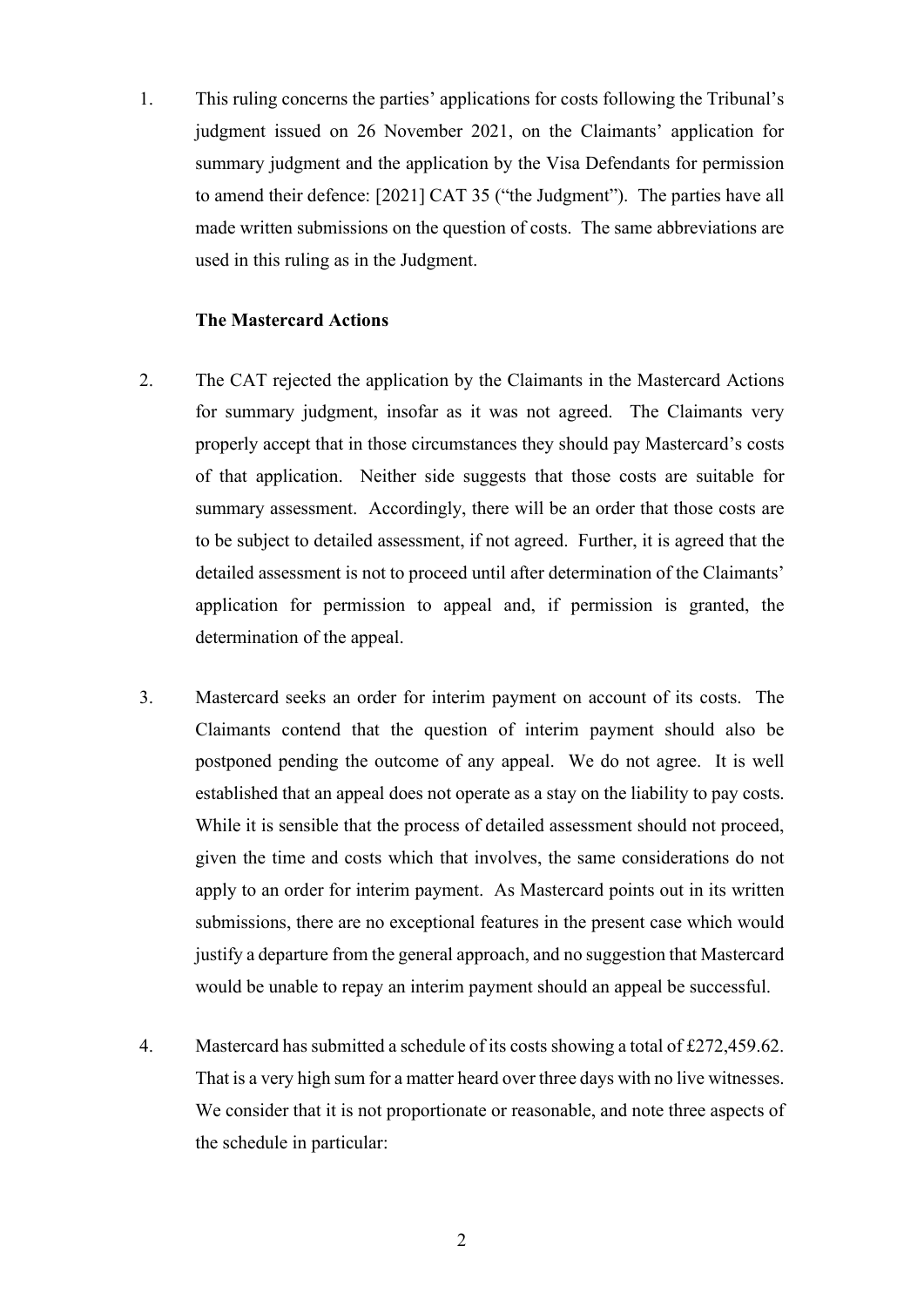- (a) All the solicitors' work was done by grade A and grade C solicitors. As a result of the absence from the team of a grade B solicitor, it appears to us that a disproportionate amount of the work was done by a grade A solicitor instead of being delegated.
- (b) The rate charged for the grade A solicitor was US\$1,126.25 (= £844.69) per hour. That is about 65% above the guideline figure for a grade A solicitor in a centrally based London firm for "very heavy commercial and corporate work" set out in the 2021 Guide to the Summary Assessment of Costs. We recognise that this is only a guideline and that for substantial and specialist competition litigation a figure in excess of the guideline may well be reasonable. However, the excess here is extremely large and we regard it as unreasonable.
- (c) The solicitors spent over 25 hours working on Mastercard's skeleton argument that was settled by counsel. Mastercard had both leading and junior counsel preparing the skeleton. In those circumstances, we consider that for the solicitors to have spent this amount of time on the skeleton was disproportionate.
- (d) The charge for the expert's report from Dr Gunnar Niels was over £92,000. We regard that as unreasonable. The report was 40 pages long and was very much a preliminary report, approaching matters in general terms without any complex analysis which, as Dr Niels explained, he would have to carry out in order to reach a full assessment and for which he would need much more information. Dr Niels had given expert evidence in the first instance trials against Mastercard and was very familiar with the background. Moreover, the last section of the report concerned disclosure about the exemptible rate of MIF, which did not relate to the issues determined in the Judgment for which Mastercard can recover its costs now.
- 5. We are conscious that it is not appropriate when determining an interim payment to conduct a granular reassessment of the costs claimed. Taking a broad brush approach, in the light of the above considerations we do not think that Mastercard's reasonable and proportionate costs are likely to exceed £200,000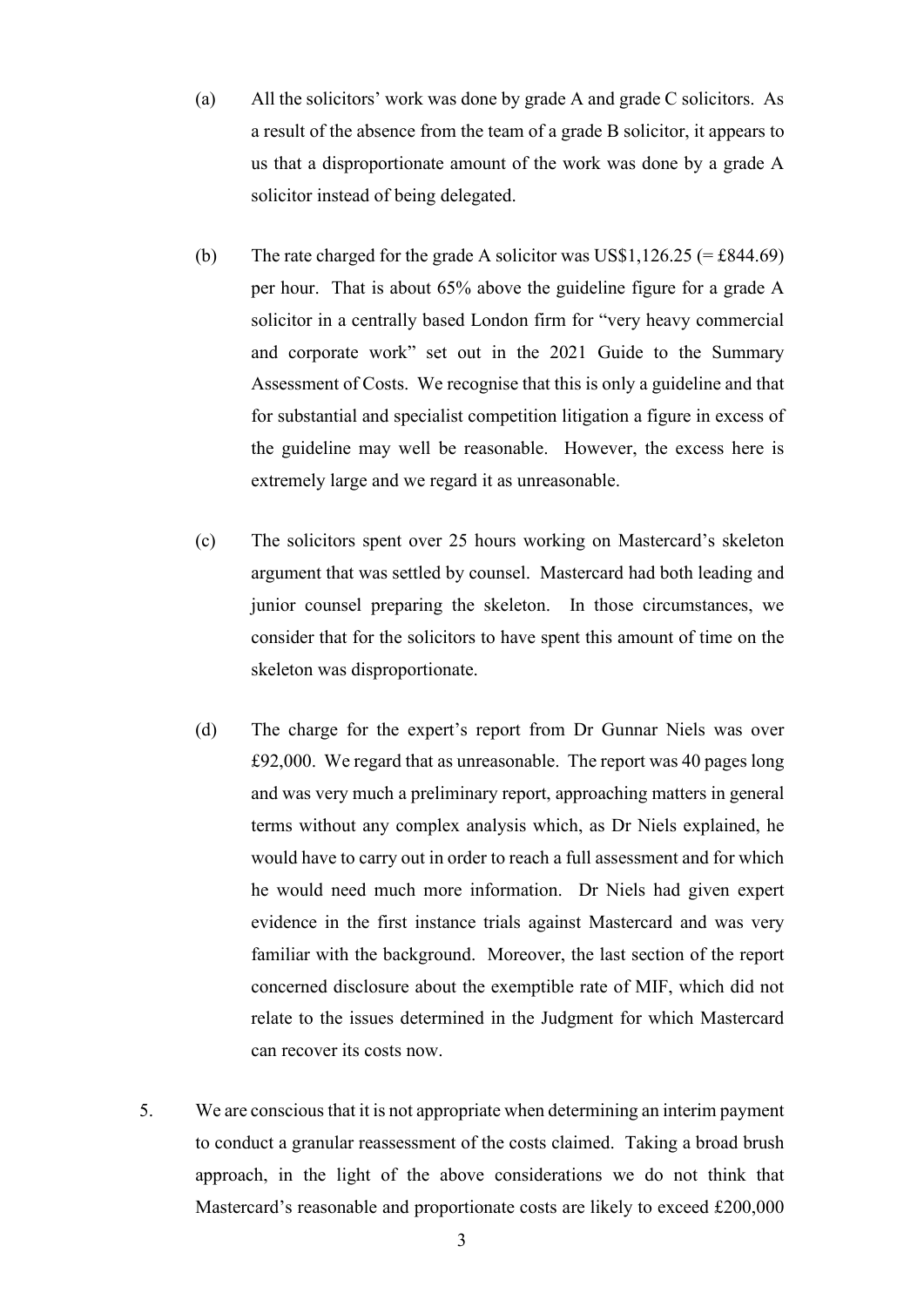and they may well be lower. We should add that the fact that the Claimants' total costs were almost £240,000 is not directly relevant. The Claimants' costs relate to the Visa Actions as well as the Mastercard Actions, including the various distinct matters raised by Visa. And we are not in any event determining whether the Claimants' costs are proportionate and reasonable (although we note that the rate charged by the grade A partner in the Claimants' solicitors, also based in London EC4, was £550 per hour).

6. We accept as correct Mastercard's submission that the amount of an interim payment should reflect an estimate of the likely costs that will be recovered, with an appropriate margin to allow for an over-estimate. We therefore order the Claimants to pay 70% of the above amount, i.e. £140,000, to Mastercard by way of interim payment on account of costs.

#### **The Visa Actions**

- 7. The Claimants submit that they should recover against Visa 50% of their costs on the basis that they succeeded on points (a) and (d) as set out in the Judgment at [109]. Visa disagrees and submits that overall Visa should receive 70% of its costs, which percentage allows for the fact that the Claimants had a measure of success. Visa also seeks a payment on account of its costs.
- 8. As regards the respective parties' measure of success, we do not think that is to be estimated by the fact that the Claimants succeeded as against Visa on two of the four heads listed in the Judgment at [109]. A better reflection of the issues before the CAT is found in the list of issues at [29]. However, the first of those seven issues was the asymmetric counterfactual. Although the Claimants succeeded on that issue, it was not argued at this hearing since the CAT had already decided it in the context of Visa's application for a reference to the CJEU in December 2020: see [2020] CAT 26. The Claimants were at the time awarded their costs of that application. In response to the summary judgment application, Visa took the sensible course of merely adopting its argument from the previous hearing, realising that the CAT could be expected to reject it, so as to found the basis for an appeal, and it was not argued at the hearing. Of the other six issues, four were decided in favour of Visa and two in favour of the Claimants. Moreover, Visa filed an expert's report and the Claimants incurred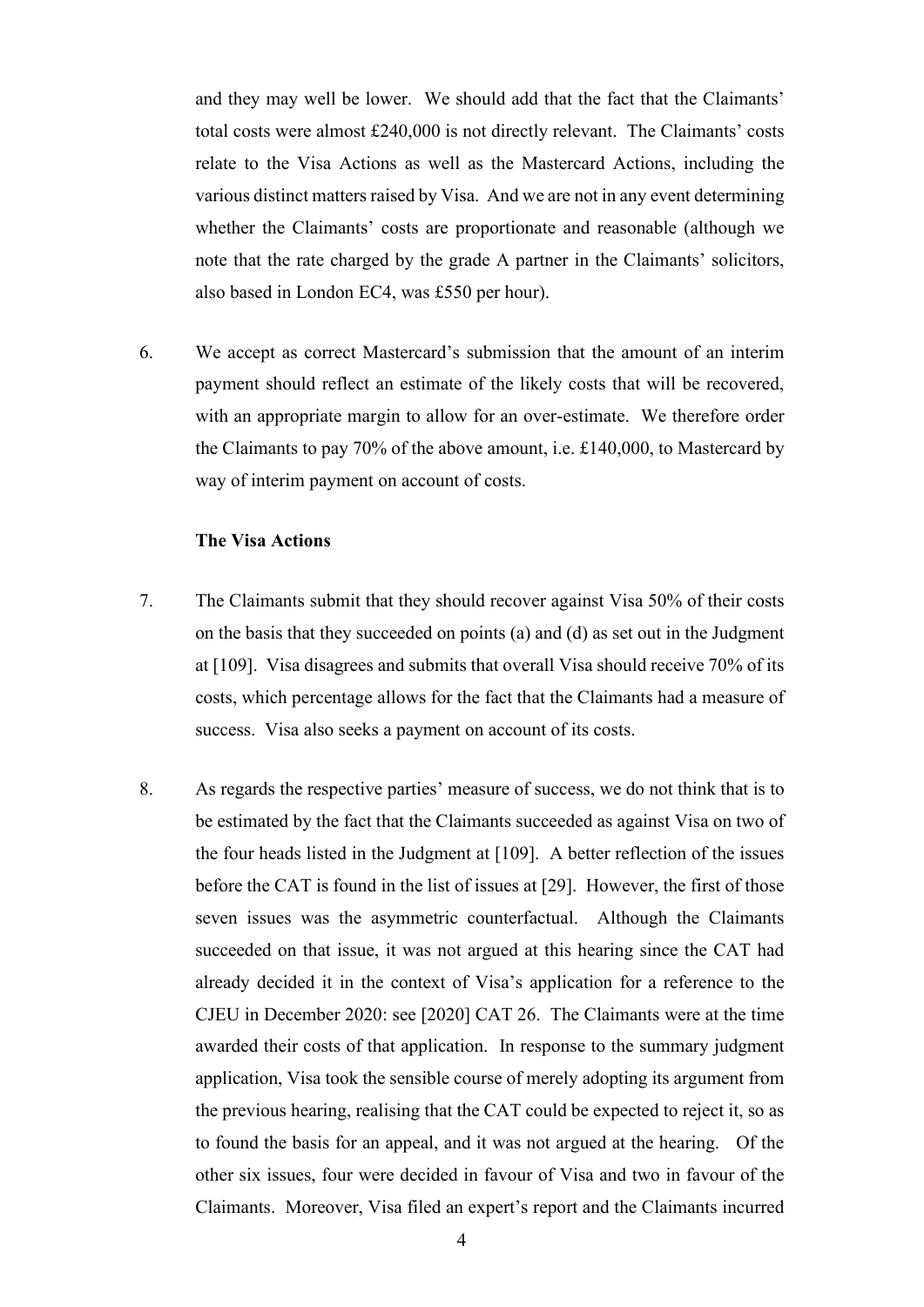fees in consulting experts (which costs accounted for about 25% of the Claimants' total costs): the expert involvement was related entirely to the issues on which the Claimants lost. Further, the Claimants' overall costs covered also the time and work involved in meeting arguments from Mastercard in the Mastercard Actions.

- 9. Having regard to the above circumstances and the substance of the various issues, in our view Visa should be entitled to recover 70% of its costs and the Claimants should be entitled to recover from Visa 20% of their costs. Rather than making cross-orders for costs, we think it is more satisfactory to make a single order. Taking into account the fact that Visa's costs would reasonably be somewhat higher than those of the Claimants, since it served factual evidence on the operation of the Visa scheme and potential counterfactuals, we consider that the appropriate order is that Visa should be awarded 55% of its costs from the Claimants.
- 10. As in the Mastercard Actions, the parties agree that there should be a detailed assessment of costs and that this assessment should be stayed pending the outcome of any applications for permission to appeal and, if granted the determination of the appeal or appeals.
- 11. Visa seeks an interim payment on account of its costs. For the same reason as set out above, we consider that no stay is appropriate as regards any interim payment. Visa's solicitors have filed a schedule of costs showing total costs of £808,252.30. That is in our view a staggering sum for these applications and the three day hearing involved. In our view, it is neither reasonable nor proportionate. We note several aspects of the schedule which may explain how such a high figure is reached:
	- (a) For both prior advisory work and the hearing itself, Visa instructed two QCs and two junior counsel. By comparison, we note that Mastercard used one QC and one junior and that the Claimants (who faced two opponents) are similarly only seeking the costs of one QC and one junior. The amount spent by Visa on counsel's fees was five times the amount spent by Mastercard, which in our view cannot remotely be justified on the basis that Visa were raising two additional issues. It is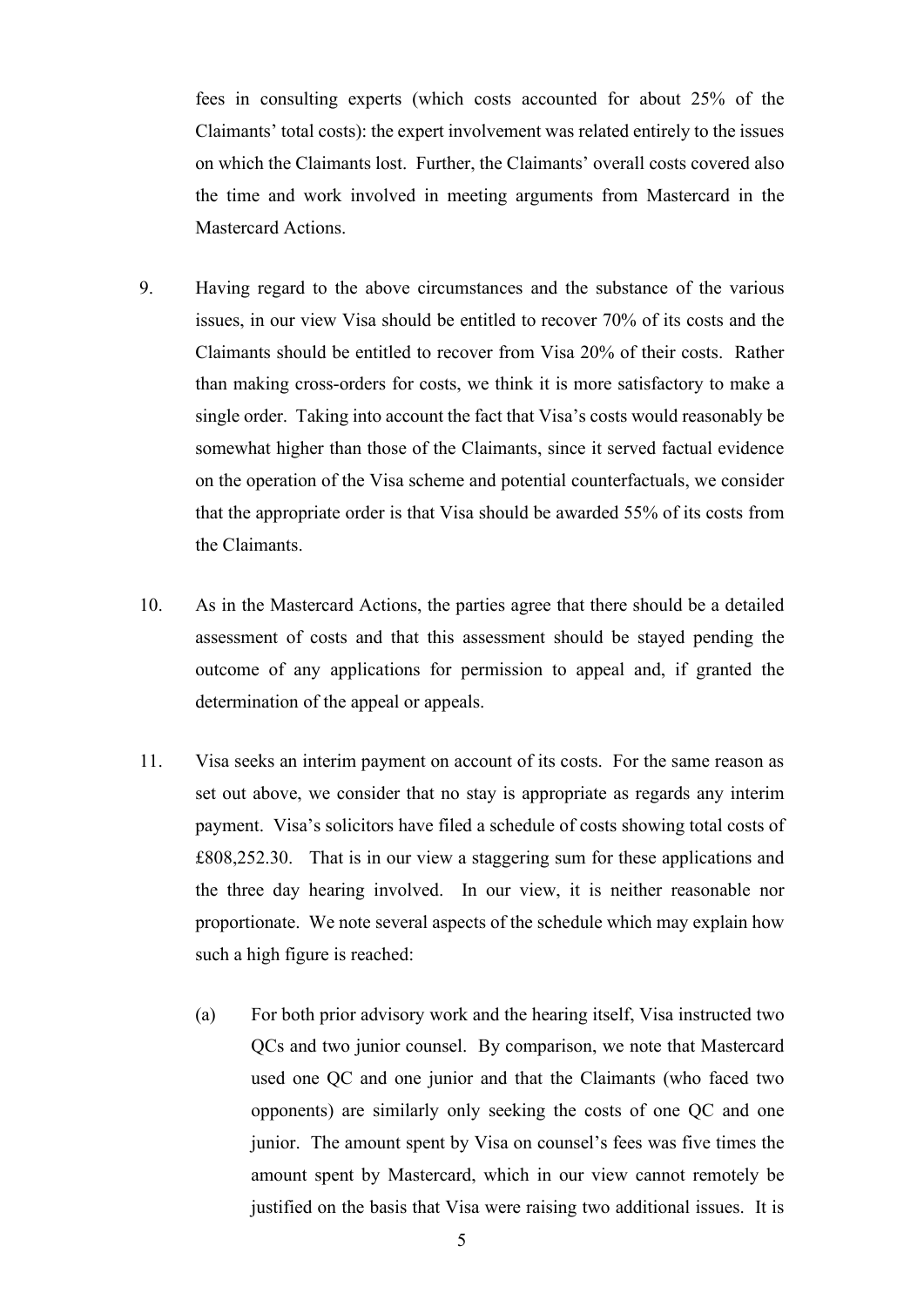of course open to any party to instruct as many counsel and pay them as high a fee as it wishes, but that does not make this a reasonable or proportionate cost that can be recovered from the other side.

- (b) As with Mastercard, all the solicitors' work was done by grade A and grade C solicitors. As a result of the absence from the team of a grade B solicitor, it appears to us that a disproportionate amount of the work in particular as regards the preparation of Visa's witness statements was done by grade A solicitors instead of being delegated.
- (c) The rate charged for the senior grade A solicitor was £850 per hour. We make the same observation in respect of that rate as set out in para 4(b) above.
- (d) Although a relatively small part of the total, "attendances at hearing" is charged for four solicitors, including two partners. We appreciate that those who worked on the case may be interested to observe the hearing, particularly when it is a remote hearing which they can watch from their desks. However, that does not make it reasonable or proportionate so as to be a recoverable cost. We note that Visa's charge under this item is close to double that of Mastercard.
- 12. As with Mastercard, for the purpose of interim payment we take only a broad brush view of what may be the likely level of reasonable costs. Looking at Visa's costs overall, we think that would be higher than for Mastercard because of the additional, Visa-specific issues, which required factual evidence. In our view, Visa's reasonable and proportionate costs should not exceed £275,000. Applying the proportion awarded, i.e. 55%, we direct that the Claimants should pay a little over 72% of the resulting figure so as to produce a round sum of £110,000.

#### **Conclusion**

- 13. For the reasons set out above, we order that:
	- (a) in the Mastercard Actions: